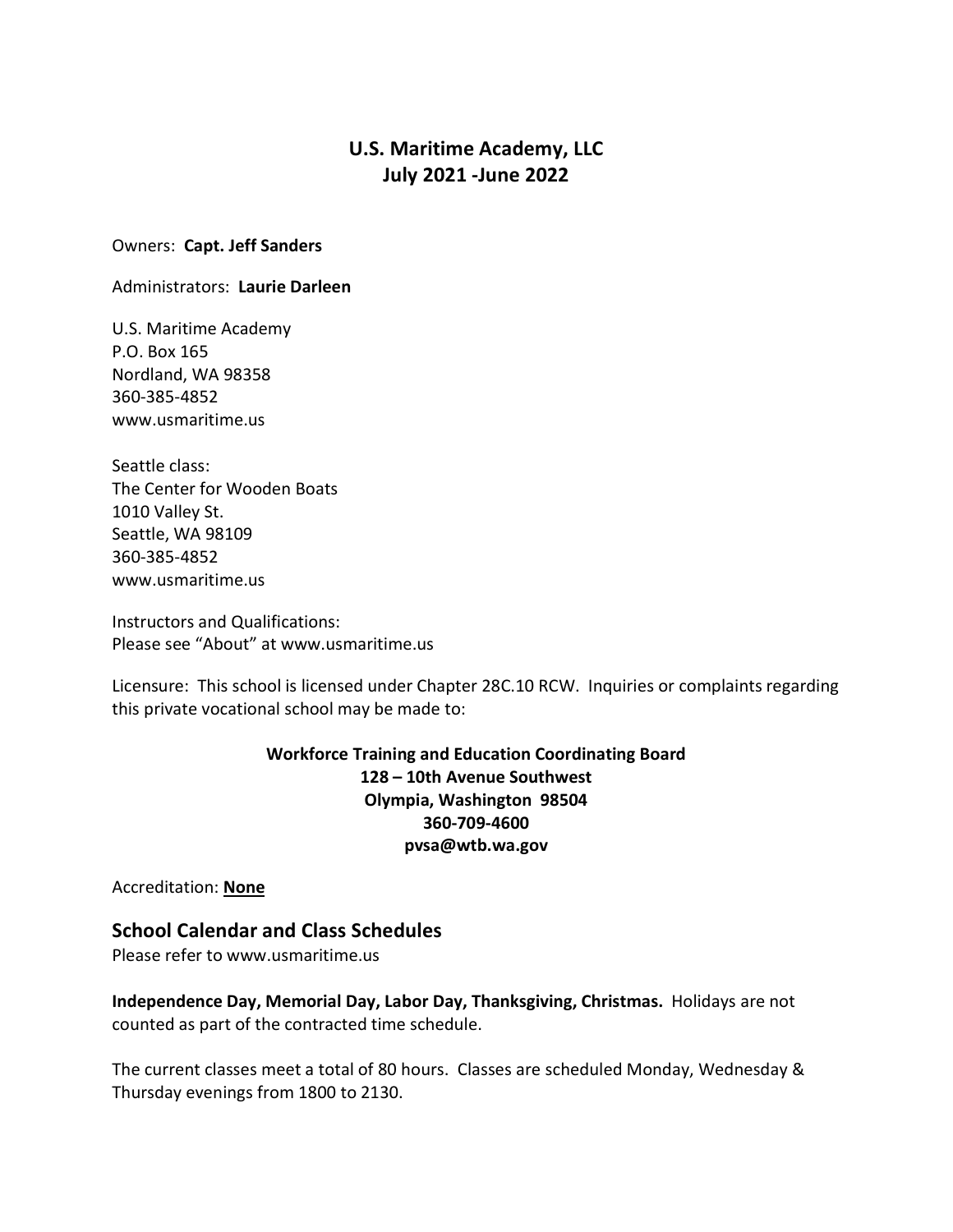# **Program Starting Dates**

**Seattle & Online: September 20th– November 11th, 2021 Monday, Wednesday, Thursday 1800-2130**

#### **Facilities**

U.S. Maritime Academy features a well-lit facility with a reception area and one classroom. Training equipment includes: Tables and chairs, white board, projector, nautical charts and navigation instruments. The school has a break room for students with a refrigerator, sink, microwave oven. Both male and female lavatories are available. There is free parking available in a well-lit parking lot. Students will be issued a parking pass for the length of course. This is an accessible facility with handicapped ramps and lavatories. The maximum class size is 24 and the student/teacher ratio is 24 to 1. USMA also is approved to offer its classes as Telepresence using state-of-the-art networking A/V equipment set up in the classroom.

## **Entrance Requirements**

Students must be at least 18 years old or turn 18 within 6 months of the issuance of training certificates. They must understand the English language.

## **Attendance Requirements**

**U.S. Maritime Academy** records the daily attendance of each student including logged in Telepresence students. Records are available for student review. Absenteeism for more than 15 percent of the total program constitutes cause for dismissal. A student who has greater than 15 percent absences will have his or her case reviewed by the school director with the likelihood of being dropped from the program.

#### **Make-up Work**

Make-up classes are held at various dates throughout the class period. All classes missed must be made up prior to administration of examinations. Attendance records must be initialed by both student and instructor when make-up classes are completed.

Students should meet with their instructors to get missed assignments and schedule make-up classes

## **Tardiness**

Developing good work ethics is an important part of the training at U.S. Maritime Academy. Students arriving late for class are interrupting the instructor and other students. USMA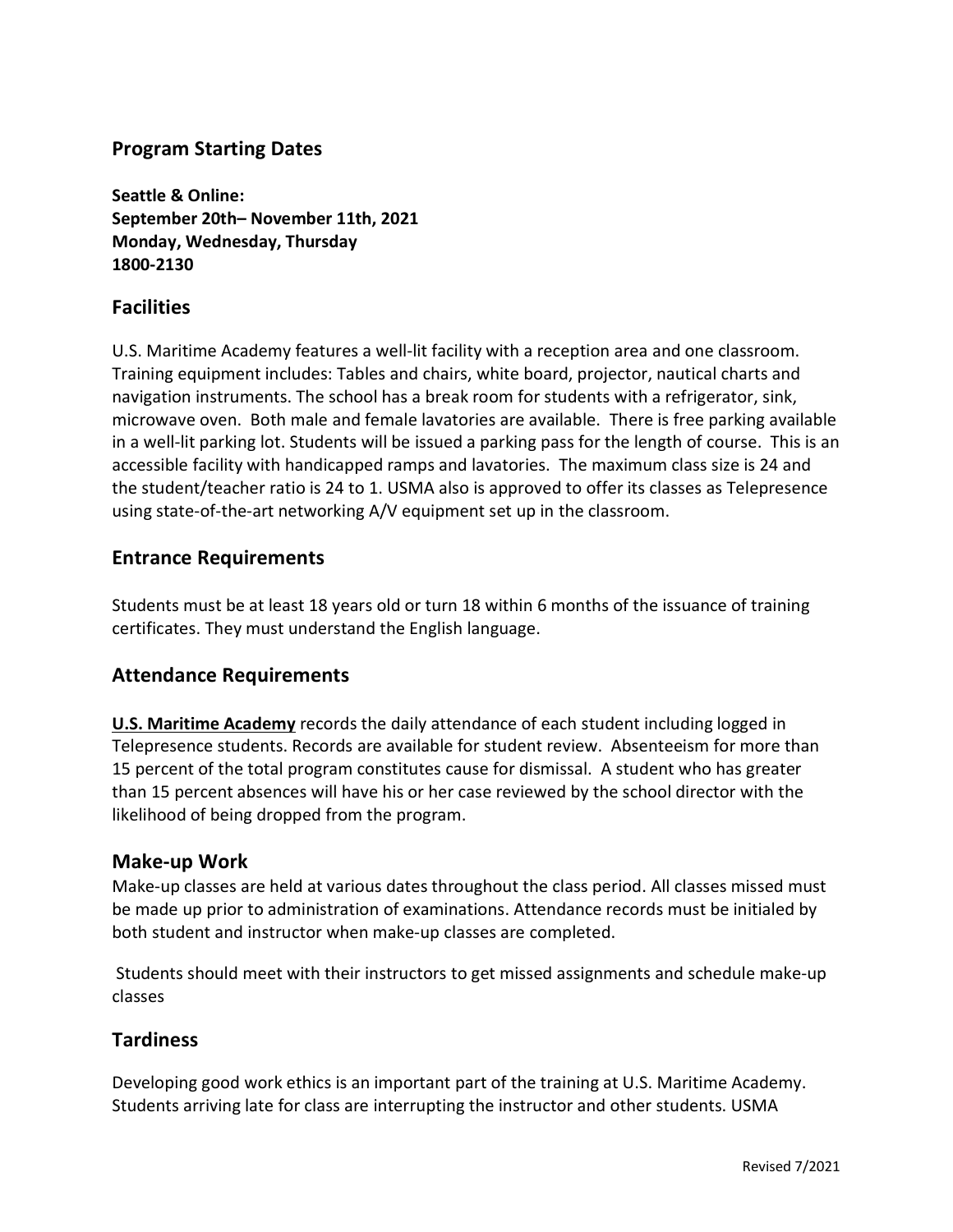encourages the student to contact the instructor prior to that class period to inform them of their situation and their expected ETA The following recording system will be used for tardiness.

- 1 to 15 minutes late will be counted as 15 minutes late
- 16 to 30 minutes late will be counted as 30 minutes late
- 31 to 60 minutes late will be counted as 1 hour late

## **Code of Conduct**

The following conduct is unacceptable and will not be tolerated:

- 1. All forms of bias including race, ethnicity, gender, disability, national origin, and creed as demonstrated through verbal and/or written communication and/or physical acts.
- 2. Sexual harassment including creating a hostile environment and coercing an individual to perform sexual favors in return for something.
- 3. All types of proven dishonesty, including cheating, plagiarism, knowingly furnishing false information to the institution, forgery, and alteration or use of institution documents with intent to defraud.
- 4. Intentional disruption or obstruction of teaching, administration, disciplinary proceedings, public meetings and programs, or other school activities.
- 5. Theft or damage to the school premises or damage to the property of a member of the school community on the school premises.
- 6. Violation of the law on school premises. This includes, but is not limited to, the use of alcoholic beverages or controlled dangerous substances.

## **Conditions for Dismissal**

Students may be dismissed from the school for the following reasons:

- 1. Not adhering to the school's rules, regulations, policies, and code of conduct
- 2. Missing more than 15 percent of instruction time without make-up
- 3. Not meeting financial responsibilities to the school

The school director will notify the student in writing should it become necessary to dismiss the student. The dismissal letter will contain the date and the reason for dismissal. It is the responsibility of the dismissed student to notify the appropriate lending institution if the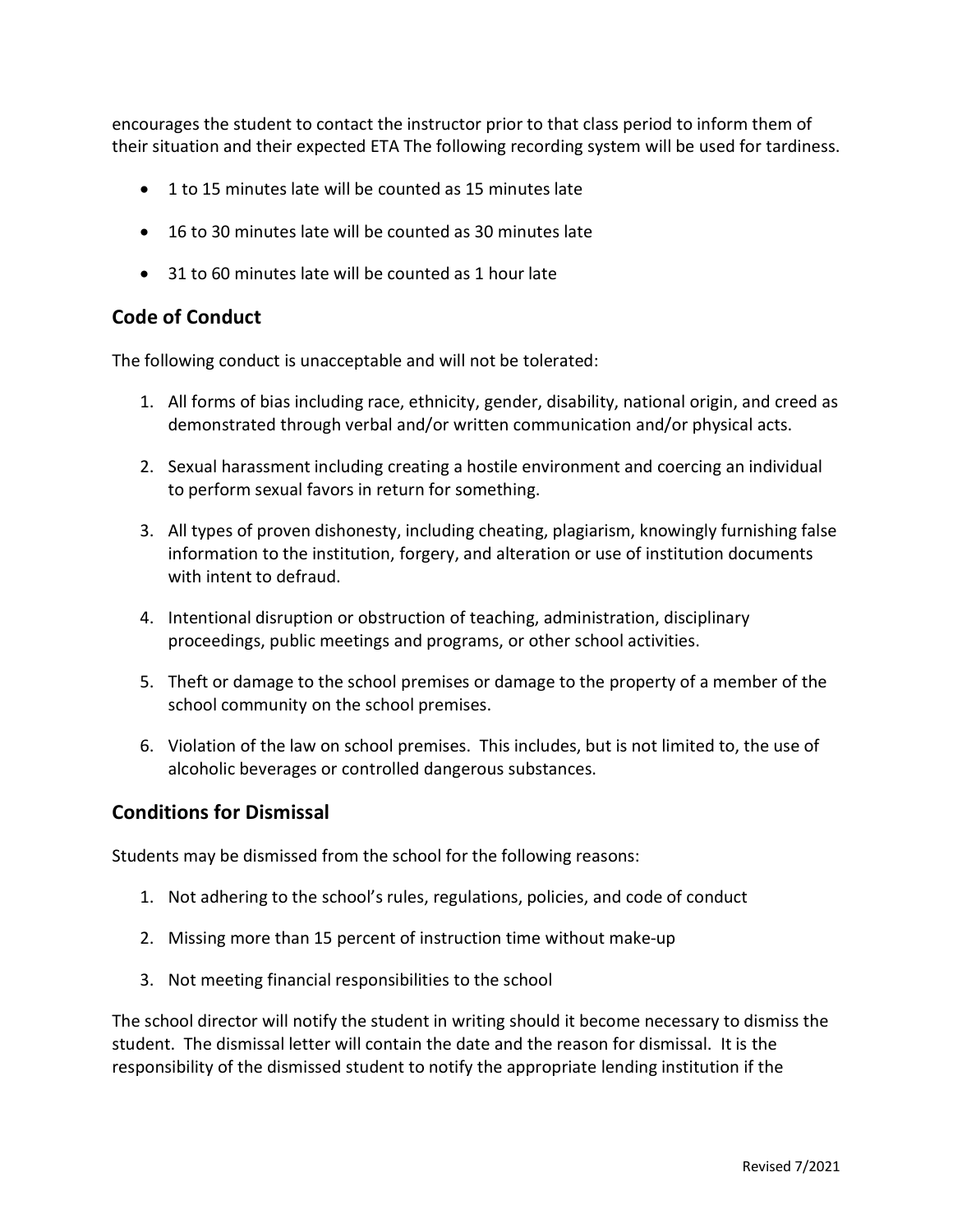student has a student loan or is receiving financial aid. Prepaid tuition will be refunded according to the school's refund policy.

# **Re-entry Policy**

Students dismissed from the school who request re-entry must put the request in writing to the school director. In cases where the student was dismissed for excessive absences (greater than 15 percent) or financial concerns, it may be possible to re-enter during the next scheduled class without incurring additional expenses. In cases where the student was dismissed due to failure to achieve satisfactory examination requirements, it may be possible for the student to receive private tutoring and then reenter the school. In cases where the student was dismissed due to unacceptable conduct, the student may have to meet with the director before re-entering the school. The decision of the director is final and the student will receive a letter within five business days stating the decision.

# **Credit for Previous Training**

U.S. Maritime does not recognize any prior training programs. Pre-requisites and prior experience is regulated by the National Maritime Center and is reviewed on the first night of class.

# **Student Complaint/Appeal Process**

Students who have a complaint or who would like to appeal a dismissal must request in writing an appointment for an interview with the school director. The written request should include the following information:

- 1. Student's full name and current address
- 2. A statement of the concern including dates, times, instructors, and if applicable, other students involved
- 3. Date of complaint letter and signature of the student
- 4. Three dates in which the student would be available for a meeting with the school director. These dates should be within 10 business days of the complaint.

The school director will notify the student in writing of the appointment date in which the concerns or appeal will be addressed. Every effort will be made to bring an amicable closure to the concern. The student will be notified in writing within five business days of the outcome of the meetings. Should the contract be canceled by either the student or the school the last date of attendance will be used as the date to calculate any refund in accordance with the school's refund policy. Nothing in this policy prevents the student from contacting the Workforce Board (the state licensing agency) at 360-709-4600 at any time with a concern or a complaint.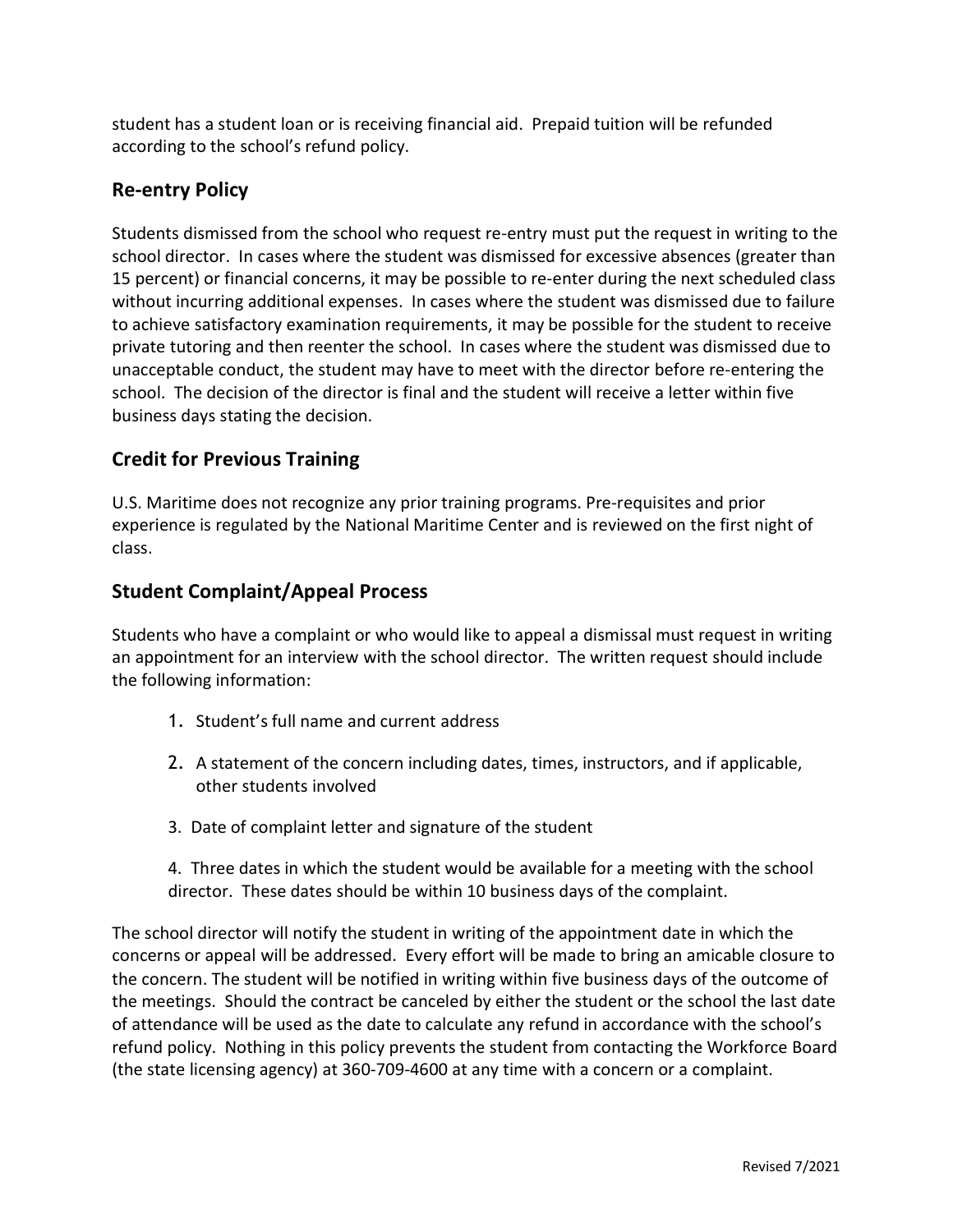# **Grading System**

During the final week of class, a series of examinations will be administered. The examination process and the grading system is in accordance with the standards set forth by the National Maritime Center and the curriculum submitted to them for approval by U.S. Maritime Academy. The policies will be explained in detail prior to the start of examination week.

# **Incomplete Grades**

Incomplete grades are given when a student is unable to complete a course because of illness or other serious problems. An incomplete grade may also be given when students don't turn in work or don't take tests or marks up an examination booklet. If a student does not make arrangement to take missed tests, it will be noted in their master examination record and a Certificate of Training will not be generated. A student who misses a final test must contact the instructor within twenty-four hours of the test to arrange for a make-up examination.

# **Probation for Below Average Grades**

Students who fail to achieve the minimum grade percentage on each module required for graduation will have the opportunity to re-test 3 times on each module failed. Prior to their third attempt, a meeting with the instructor is mandatory. If the student fails on their third attempt on any of the modules, they are considered unsuccessful. Students unable to complete the minimum passing requirements will not receive a Certificate of Training.

## **Student Evaluation Techniques**

Practice examinations are available after each lesson topic is completed to determine the amount of learning that has taken place. Test scores that are below 75 percent are an indication that the necessary skills for the successful completion of the final examinations have not been achieved. Students should make arrangements for additional practice, independent study, or tutoring. Other methods of evaluation may include oral quizzes and individual and group study sessions.

## **Withdrawing from School**

Students must prepare a written notification and submit it to the school director. This document must contain the student's name, address, and date. All financial obligations on the part of the school and the student will be calculated using the last recorded date of attendance.

## **Student Records**

Student records will be maintained by the school for 50 years or until the school closes. If the school closes, records may be forwarded to the Workforce Training and Education Coordinating Board. Upon graduation, each student will be given a copy of his or her transcript. These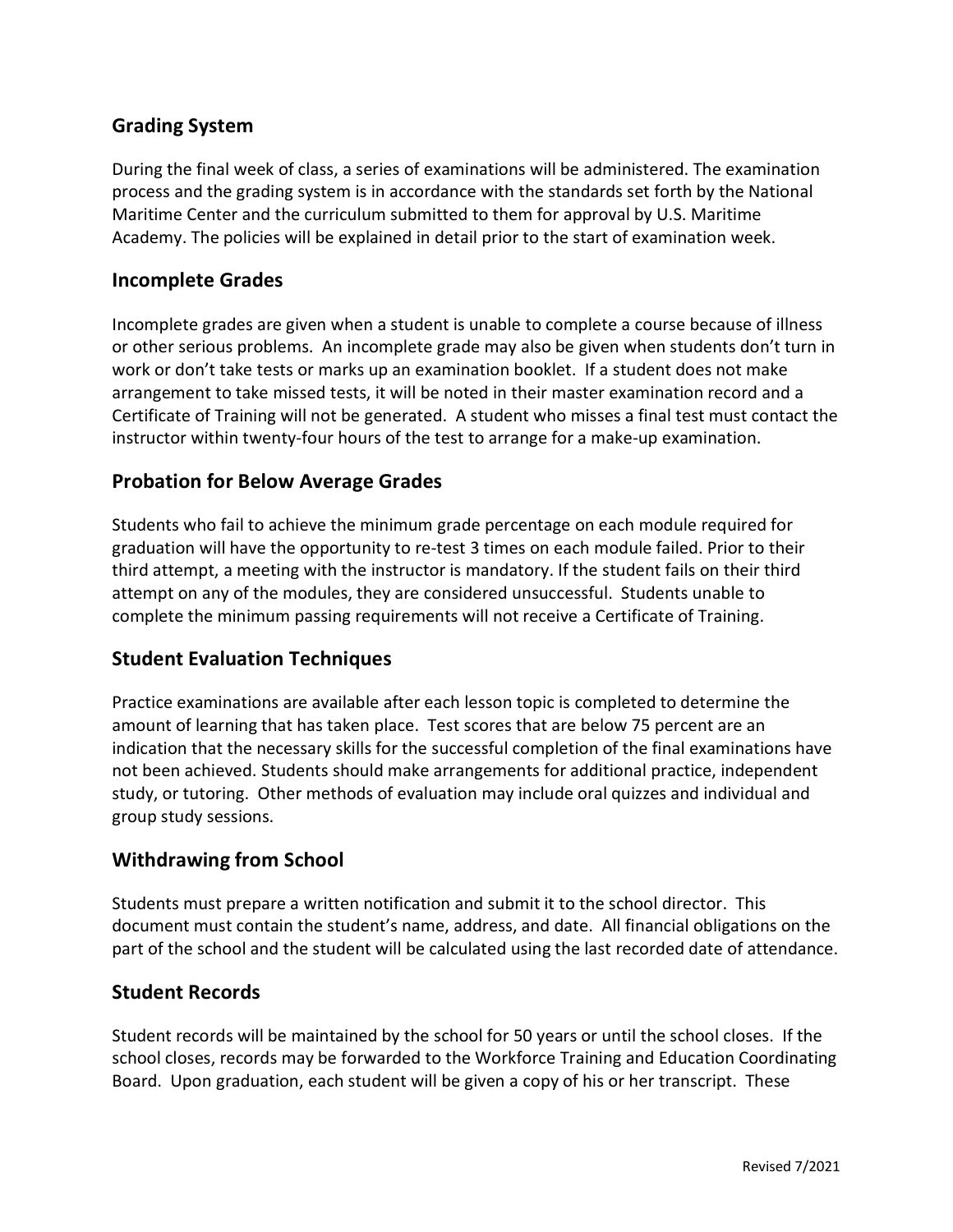records should be maintained indefinitely by the student. Students may request copies by writing the school. Student records are available for review by the student at any time.

# **Cancellation and Refund Policy for on campus students**

Should the student's enrollment be terminated or should the student withdraw for any reason, all refunds will be made according to the following refund schedule.

- 1. The school must refund all money paid if the applicant is not accepted. This includes instances where a starting class is canceled by the school.
- 2. The school must refund all money paid if the applicant cancels within five business days (excluding Sundays and holidays) after the day the contract is signed or an initial payment is made, as long as the applicant has not begun training.
- 3. The school may retain an established registration fee equal to 10 percent of the total tuition cost, or \$100, whichever is less, if the applicant cancels after the fifth business day after signing the contract or making an initial payment. A "registration fee" is any fee charged by a school to process student applications and establish a student record system.
- 4. If training is terminated after the student enters classes, the school may retain the registration fee established under #3 above, plus a percentage of the total tuition as described in the following table:

| If the student completes this amount of training:                | The school may keep this percentage of<br>the tuition cost: |
|------------------------------------------------------------------|-------------------------------------------------------------|
| One week or up to 10%, whichever is less                         | 10%                                                         |
| More than one week or 10% whichever is less but<br>less than 25% | 25%                                                         |
| 25% but less than 50%                                            | 50%                                                         |
| More than 50%                                                    | 1በበ%                                                        |

- 5. When calculating refunds, the official date of a student's termination is the last day of recorded attendance:
	- a. When the school receives notice of the student's intention to discontinue the training program;
	- b. When the student is terminated for a violation of a published school policy which provides for termination; or,
	- c. When a student, without notice, fails to attend classes for 10 calendar days.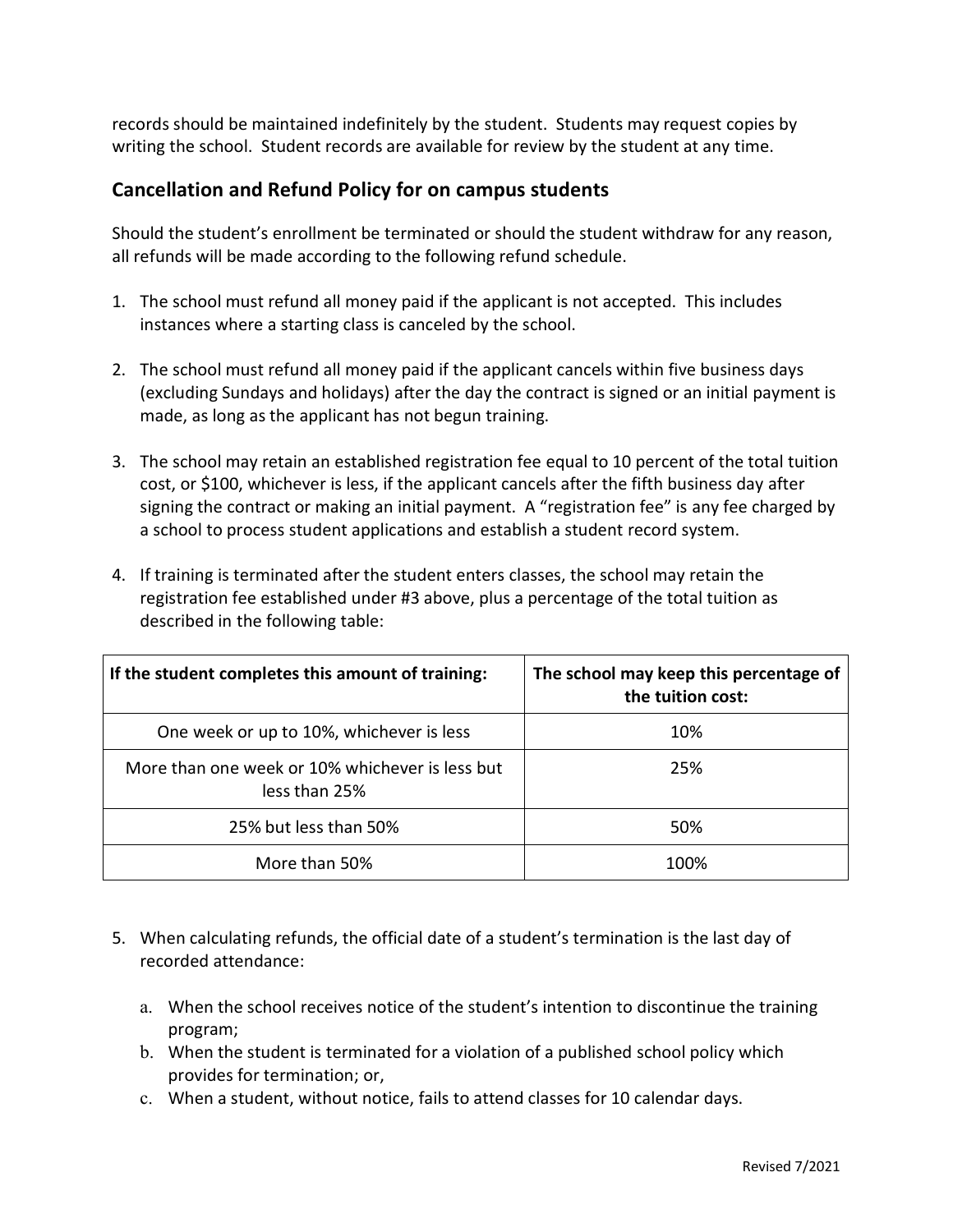6. All refunds must be paid within 30 calendar days of the student's official termination date.

# **Cancellation and refund policy for distance (Telepresence) students**

1. A student may request cancellation in any manner and upon such request for cancellation being received and recorded by the school demonstrating the last date of attendance and/or completion of a lesson.

2. The following is a minimum refund policy for distance education courses without mandatory resident training:

a. An applicant may cancel up to five business days after signing the enrollment agreement. In the event of a dispute over timely notice, the burden to prove service rests on the student.

b. If a student cancels after the fifth calendar day (excluding Sundays and holidays) but before the school receives the first completed lesson, the school may keep only a registration fee of either fifty dollars or an amount equal to fifteen percent of the tuition, but no greater than a registration fee of one hundred fifty dollars.

c. After the school receives the student's first completed lesson and until the student completes half the total number of lessons in the program, the school is entitled to keep the registration fee and a percentage of the total tuition as described in the following table: If the student completes this percentage of lessons:

| If the student completes this amount of training: | The school may keep this percentage of<br>the tuition cost: |
|---------------------------------------------------|-------------------------------------------------------------|
| Up to 10%                                         | 10%                                                         |
| More 10% but less than 25%                        | 25%                                                         |
| More than 25% but less than 50%                   | 50%                                                         |
| More than 50%                                     | 100%                                                        |

d. Calculate the amount of the course completed by dividing the number of lesson assignments contained in the program by the number of completed lessons received from the student.

Combination distance education/resident training programs:

3. The following is a minimum refund policy for a distance

education program that includes mandatory resident training courses.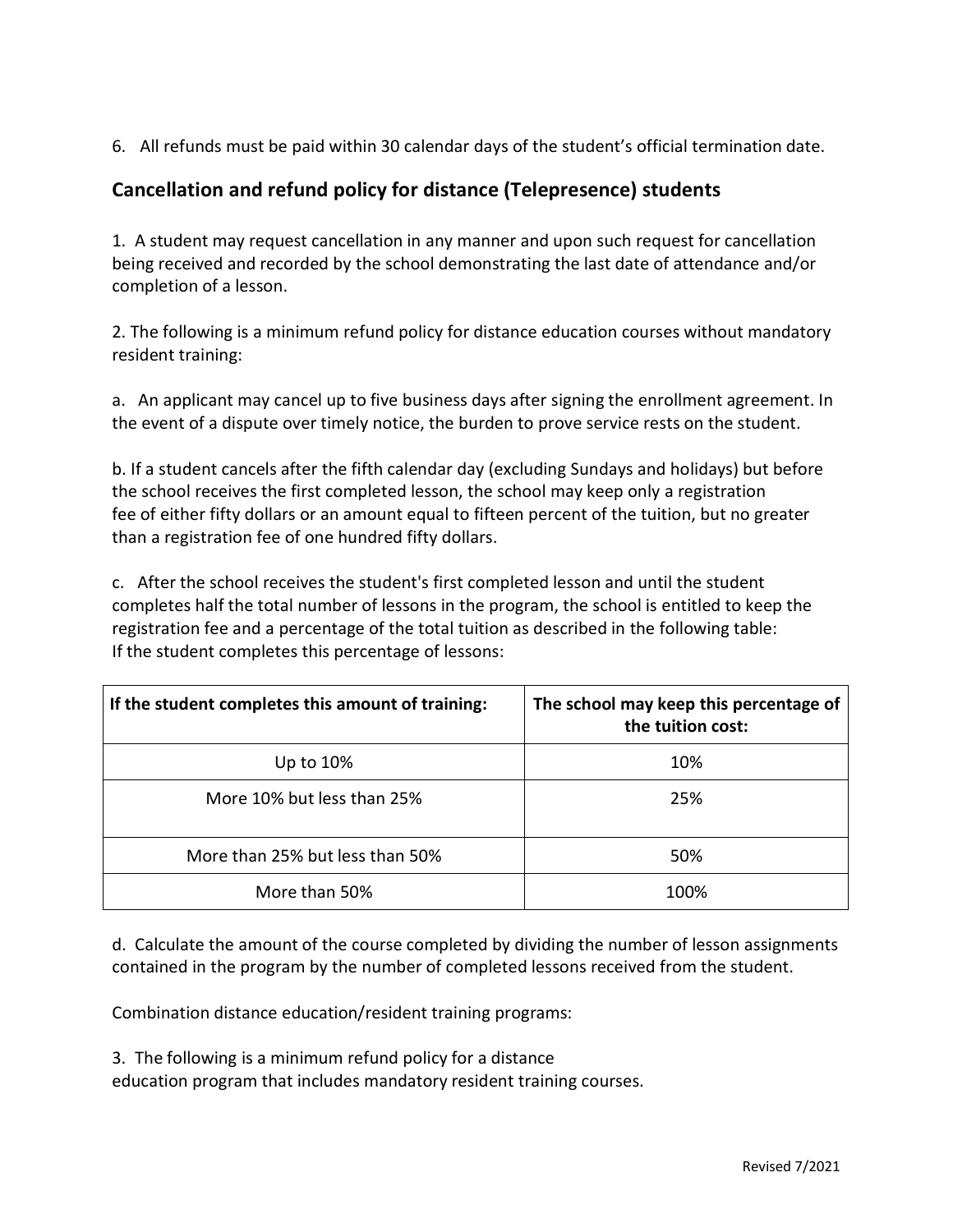a. Tuition for the distance education and resident portions of the program must be stated separately on the enrollment agreement. The total of the two is the price of the program.

b. For settlement of the distance education portion of the combination program, the provisions of the table in subsection (2)(b)(iii) of this section apply.

c. For the resident portion of the program, beginning with the first resident class session if the student requests a cancellation, the provisions of the table in subsection (1)(d) of this section apply.

d. Calculate the amount of resident training completed by dividing the total number of training days provided in the resident training program by the number of instructional days the student attends resident training.

4. A distance education student who cancels after paying full tuition is entitled to receive all course materials, including kits and equipment.

# **Tuition and Additional Costs**

Tuition \$1450

Textbooks and workbooks \$300 (Included in tuition)

Supplies and materials

Students must purchase the listed navigation instruments by the first week of class. If they already own such instruments, they may use them.

#### **Licensing Fees**

Students who withdraw from the program will be able to keep textbooks, charts and workbooks. Students will need to meet all financial responsibilities before a Certificate of Completion will be issued.

#### **Financial Aid Assistance**

Students may pursue certain available funding options through various state agencies and retraining acts. Veterans with disabilities may apply for benefits. The GI bill will become available soon, but not during this academic year.

In house Payment programs as discussed earlier are available to all students. USMA accepts all major credit cards with a 2.9% service fee.

It should be noted that student loans with the bank must be satisfied regardless of the success or lack of success at U.S. Maritime Academy. When a student is given a loan he or she signs a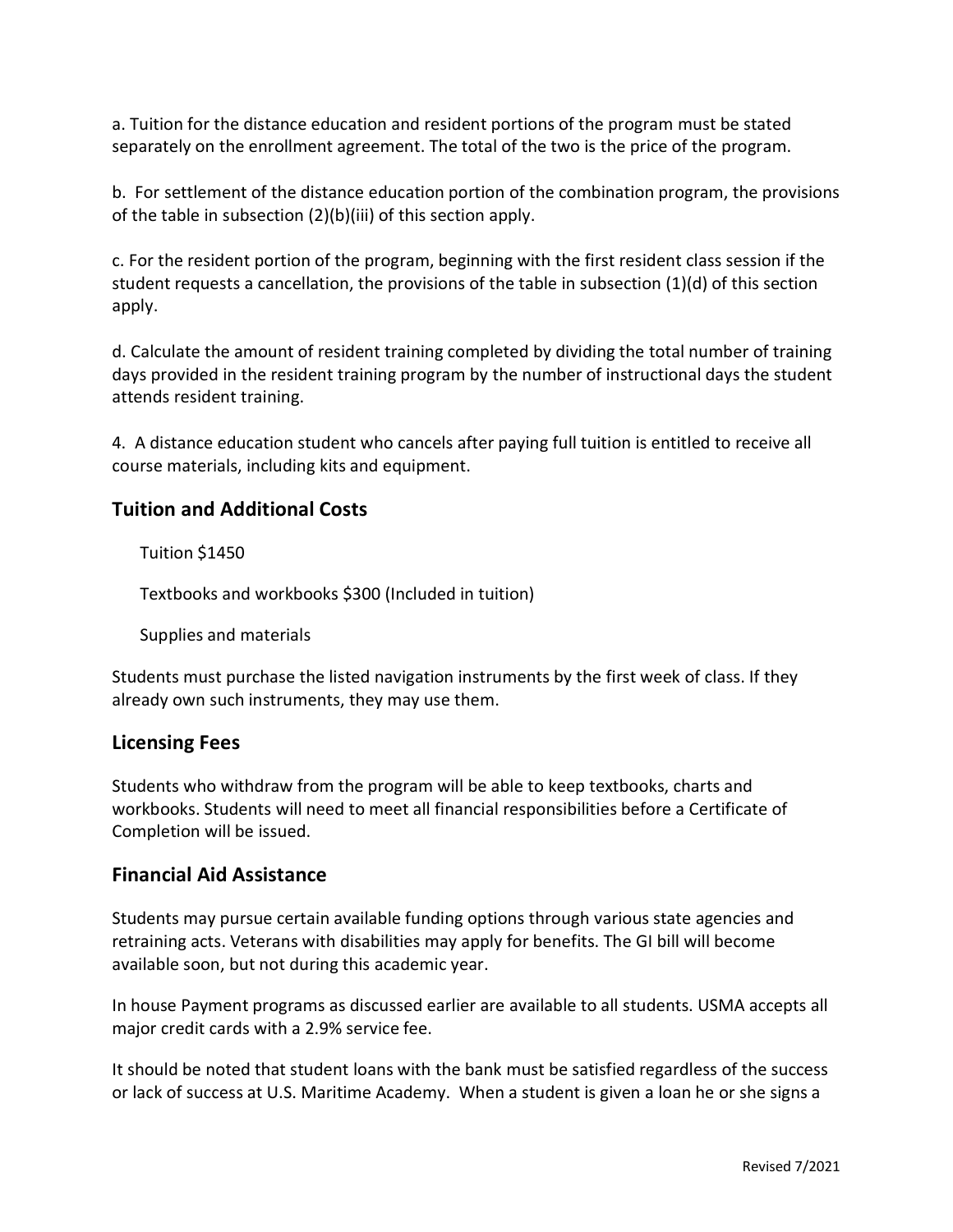promissory note with the bank. This loan is the same as any other loan and the student has full responsibility for managing the loan and its repayment.

#### **Placement Assistance:**

U.S. Maritime Academy has no formal placement services. We do however list any job opportunities made available to us on our website. Networking within the class is often of great benefit for the student seeking a future in the maritime industry.

## **Programs Offered at U.S. Maritime Academy:**

USMA has been approved by the National Maritime Center to offer the following class in person or by Telepresence:

80-Hour Master and O.U.P.V. 100 Ton License training This training consists of 5 primary areas of study:

- 1. Chart navigation and plotting
- 2. Navigation General
- 3. Rules of the Road
- 4. Deck General
- 5. Deck Safety

A class schedule will be passed out the first night of class and will address each of these areas and the time allotted to them.

The objective of this class is to offer training is lieu of Coast Guard examination to satisfy that portion of the Coast Guard application for licensing. Students completing this training will be issued a Certificate of Training that will be submitted by student along with the other documents and applications required in the acquisition of a Coast Guard Captains License.

#### Catalog addendum:

**Religious Accommodation:** The United States Maritime Academy will make good faith efforts to provide reasonable religious accommodations to students who have sincerely held religious practices or beliefs that conflict with a scheduled course/program requirement. Students requesting a religious accommodation should make the request, in writing, directly to their instructor with as much advance notice as possible. Being absent from class or other educational responsibilities does not excuse students from keeping up with any information shared or expectations set during the missed class. Students are responsible for obtaining materials and information provided during any class missed. The student shall work with the instructor to determine a schedule for making up missed work.